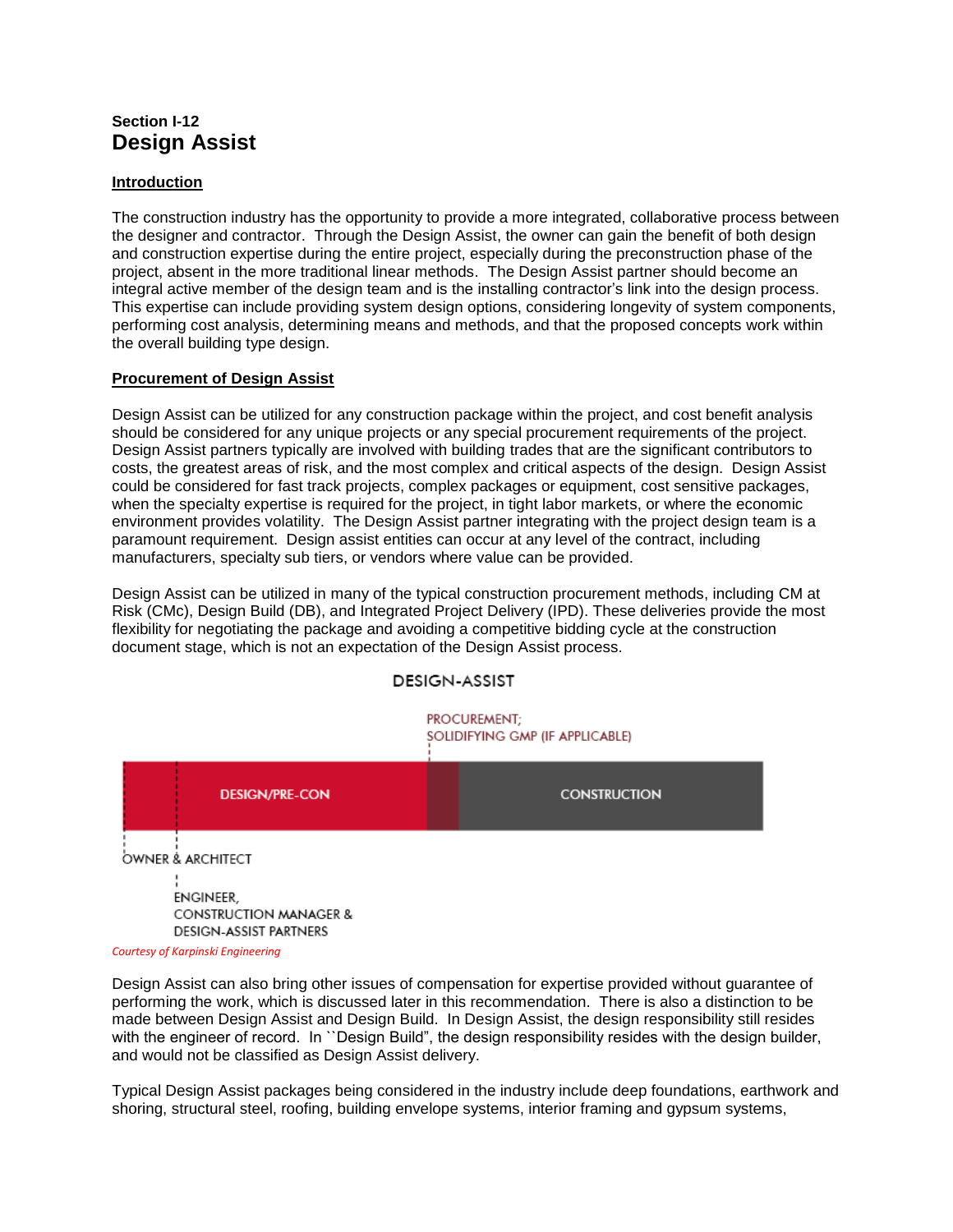elevators, fire protection plumbing, HVAC, and electric. It should be noted that earth shoring, fire protection, and sometimes deep foundations, can convert to a design build delivery by the specialty subcontractor.

In order to gain the most benefit from a Design Assist partner, an owner should procure the assistance of a Design Assist partner early in the design process. There are a number of options for procurement:

- Qualification based procurement: The owner/construction manager team can issue an RFP requesting qualifications from interested firms. This method allows the team to engage the Design Assist partner very early in the design of the project. Here the team picks the partner it believes will provide the most value to the project for their specialty discipline, based on criteria developed for the nature of the assignment. Cost could be controlled using an open book form of contracting with a guaranteed maximum price (GMP).
- Best Value based procurement: The owner/cm team can evaluate potential Design Assist partners further by comparing qualifications along with a fee summary and markup factors. Here the interested partner would reveal cost criteria including overhead, profit, general conditions, and other cost factors relevant to the assignment. This RFP method which describes the key criteria of the project, combines qualifications with cost elements. This method also allows for very early selection of design assist partners.
- Partial design bid procurement: The Owner/CM team can choose to partially complete the project design before selecting a Design Assist partner. In this method, there is preliminary design with a performance specification. In this method, interested Design Assist partners will use the preliminary information to prepare an initial bid for the work. This bid can be contracted as a lump sum or guaranteed maximum price (GMP) contract. Because design work must take place first, this method takes more time to make a procurement selection later in the design cycle.

Design Assist partner selection should be based on best value. Selection criteria typically includes qualifications of the subcontractor, pre-construction staff resumes, past similar experience with the type of project and with Design Assist delivery, past execution of the services, fees, and sometimes a preliminary estimate of their work.

The Owner, CM, and design team should conduct an interview of the potential Design Assist partner(s) to ensure a good fit with the other team members and for the project. At the interview, key team members of the Design Assist partner should be present to validate their qualifications, and provide clarity in the fee proposal, and if an initial package estimate was prepared.

#### **Procurement Timeline**

The goal of procurement through the Design Assist method is to capture the expertise of a subcontractor or supplier to improve the outcome. When determining the best time to include a Design Assist partner, the following should be considered:

- Lower First Cost: The Design Assist partner can help reduce the first cost of the project. These savings can be achieved by finding the method of construction that is most appropriate for the owner's goals. If an owner's expectations for the project is functional reliability, but design adds optional enhanced features, the final project can be financially impacted by the enhanced features resting in the final bids. No amount of bidding competition is going to get an owner the cost outcome required, with enhanced design features integral to the procurement documents.
- Efficiency in Design Documentation: Design Assist partners can help shorten the period of time it takes an owner/AE in the design phase to select the most appropriate material or system. A knowledgeable design-assist partner can often work with less formalized drawings and specifications. Any or all of these benefits will help an owner get through the design period more efficiently.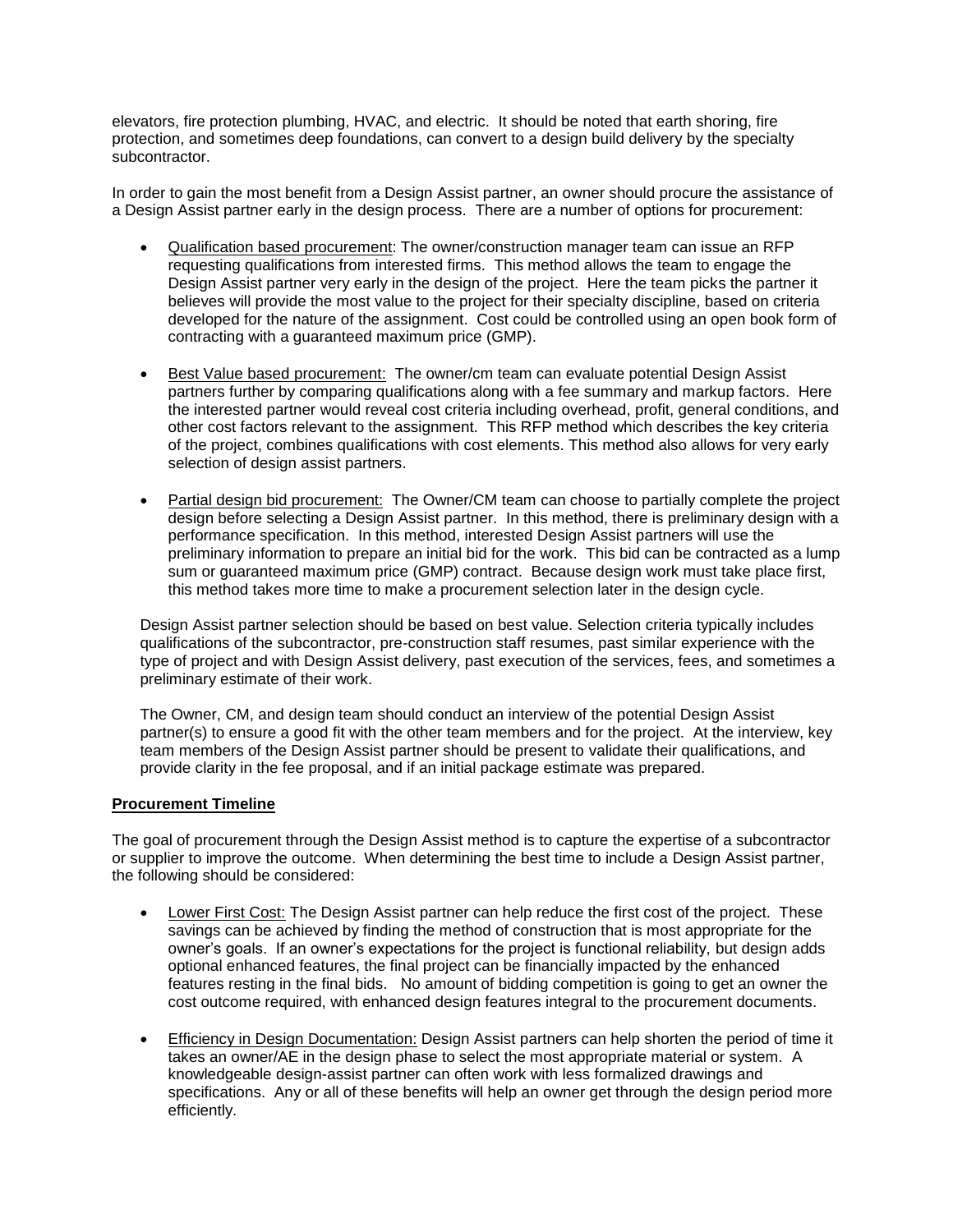• Earlier/Better Confidence In Material/System Costs: By relying on experience and historical data of a Design Assist partner, an owner/AE can have better understanding of the true cost of a system at an earlier point in the project design. This is a benefit in many ways. First, if there is a high level of confidence in the cost of some portion of the project, the team can focus on other areas to get better scope and cost clarity where it is most needed. It will also reduce the risk of having to cut scope later through redesign efforts or value engineering (VE). It may also allow an owner to include more or better scope in the project where it would otherwise early be overly concerned of cost over runs.

It is important to note that all of these potential benefits are realized during the design phase of the project. This means that in order to maximize the benefit of a Design Assist, an owner/AE must get that partner's participation during the design phase. The earlier this can occur, the more influence they can have for a better, more predictable result.

## **Fee Evaluation**

Typical fee elements to be considered during Design Assist procurement include:

- Preconstruction Fee: Fee developed by the Design Assist partner to provide services during the preconstruction phase. The preconstruction timeline should be identified and form the basis of the fee. Typical cost inclusions are staffing, documentation, and reimbursables.
- Design Assist Fee: Fee developed by the Design Assist partner to be applied to the cost of the work. This fee is normally a percentage to cover overhead and profit for the services.
- Staff Rates: Rates provided for the Design Assist partner staffing
- Reimbursables: Costs identified as reimbursable by the Design Assist partner entity for defined costs incurred during the service period
- Shared Savings Clause: Optional clause recommended by the owner or requested from the Design Assist partner for savings achieved on the targeted cost for the package at final completion.

#### **Incorporating Building Information Modeling (BIM**)

A true Integrated Project Delivery is the most beneficial way of attaining certainty of outcome. Building Information Modeling (BIM) enables the project participants to work with coordinated, reliable information from the project's design through the construction and into operations. The use of BIM as an intelligent tool within the larger framework of design-assist is a value-added solution to the collaboration issues. BIM eliminates disconnected tasks and repetitive work, it reduces the workflow problems and, most importantly, it improves predictability giving clients more assurance of the product outcome.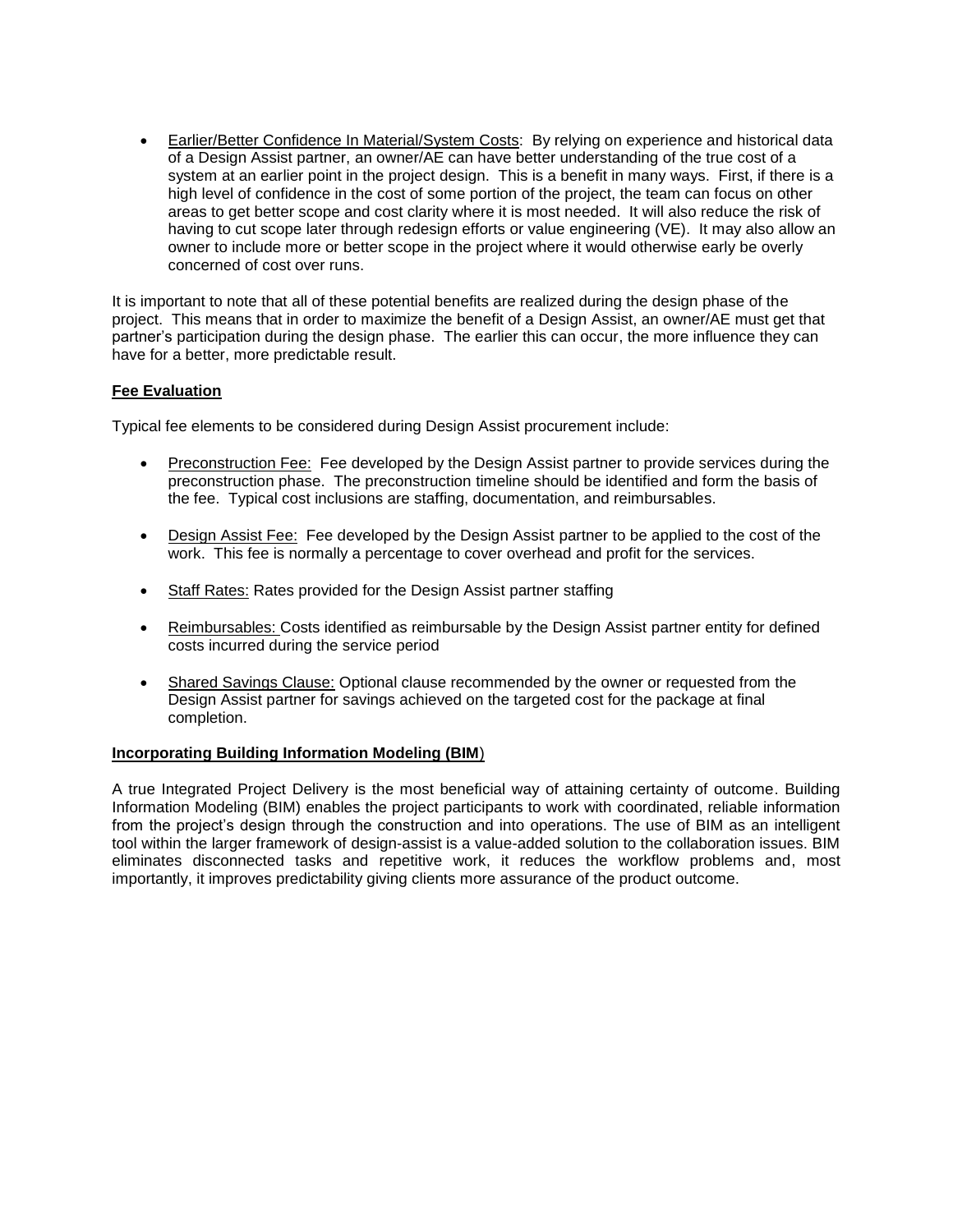

*Courtesy of ???*

In design-assist, project participants come together as a collaborative team employing a multilevel concurrent workflow approach. Workstations can be converted to Design i-Rooms where all project team members have full access to one another, so they can work out their coordinated design solutions together. To further exploit the BIM potential, a Build i-Room can be placed in a multi-trade construction trailer. As is done on the design side, the construction detailers and sub-contractors can work side by side in one "big room" to foster a strong collaborative environment that enable them to model and coordinate their daily tasks to meet their projected schedule, thus ensuring a successful outcome.

During the development of the deliverables, an interim milestone should be established to transition responsibility for the model development from the design team to the design-assist partner. The transition can occur at any agreed time within the development of the model, however, it is important that the timing occur after all major design decisions have been made and the design intent has been clearly conveyed to the design-assist partner. As is the case with two-dimensional documents, the design team maintains responsibility for the design by sealing the documents for permit application.

Accordingly, it is also important that the design-assist partner understand the end use of the developed model. This prescription will allow the partner to begin generating system details based on their expertise and fabrication methods to produce deliverables that will be accepted for their intended use. The designassist partner must also be capable of using the collaborative design model during the construction and be able to conform its contents to ultimately produce the project's close out documents.

#### **Other Considerations**

As all construction projects vary in uniqueness combined with the owner's internal requirements, the following list of additional considerations are relevant:

• Competitive procurement requirements for the project